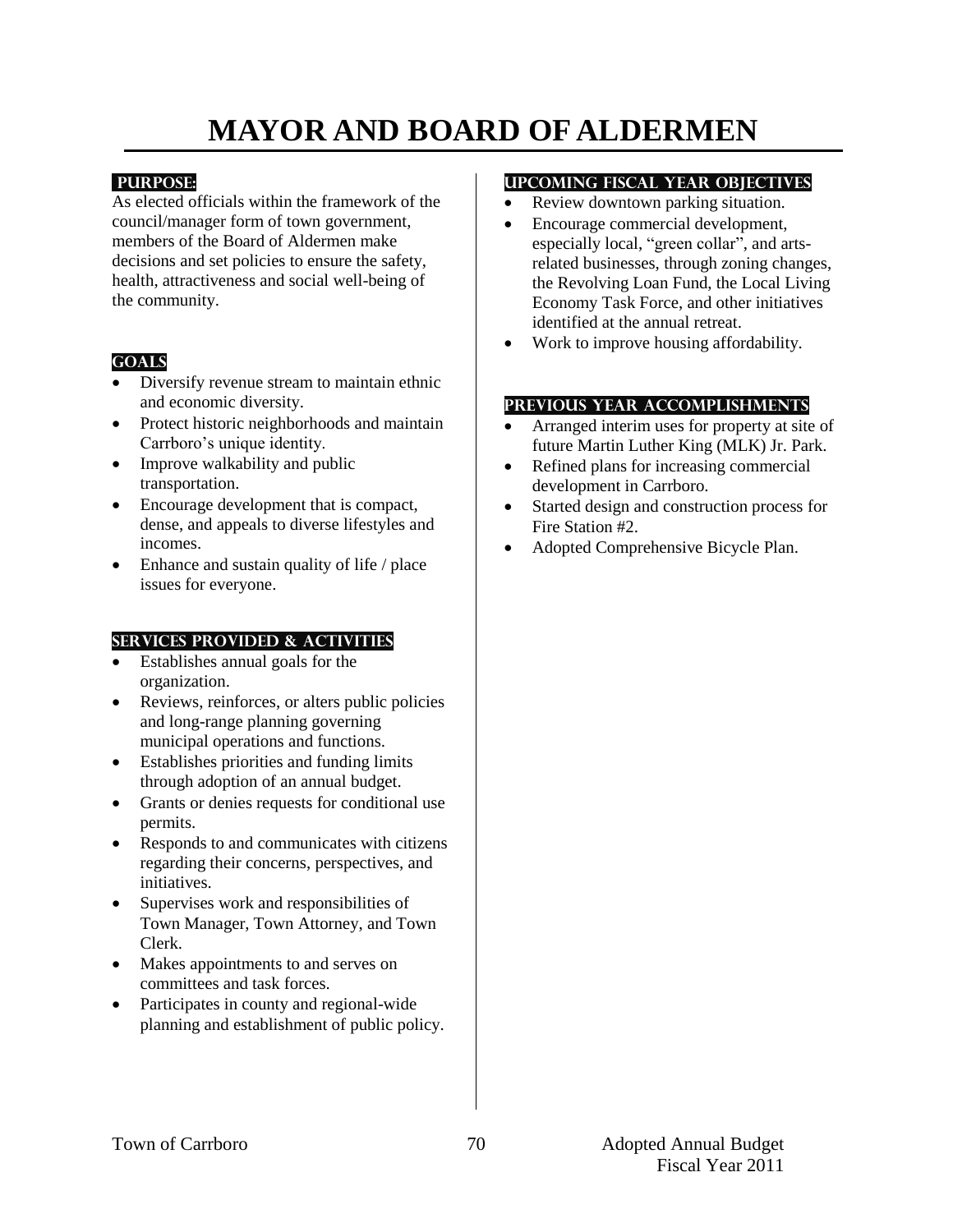| MAYOR AND BOARD OF ALDERMEN - DEPARTMENTAL TOTAL |               |               |                |                |              |  |  |
|--------------------------------------------------|---------------|---------------|----------------|----------------|--------------|--|--|
|                                                  |               |               |                |                |              |  |  |
|                                                  | 2007-08       | 2008-09       | 2009-10        | 2010-11        | % CHANGE     |  |  |
|                                                  | <b>ACTUAL</b> | <b>ACTUAL</b> | <b>ADOPTED</b> | <b>ADOPTED</b> | 2010/11 FROM |  |  |
|                                                  |               |               | <b>BUDGET</b>  | <b>BUDGET</b>  | 2009/10      |  |  |
|                                                  |               |               |                |                |              |  |  |
| <b>SUMMARY</b>                                   |               |               |                |                |              |  |  |
|                                                  |               |               |                |                |              |  |  |
| <b>PERSONNEL</b>                                 | 105,300       | 110,828       | 116,787        | 119,086        | 2%           |  |  |
| <b>OPERATIONS</b>                                | 138,297       | 141,254       | 165,350        | 162,650        | $-2%$        |  |  |
| <b>CAPITAL OUTLAY</b>                            | 5,115         | 0             |                |                | 0%           |  |  |
|                                                  |               |               |                |                |              |  |  |
| <b>TOTAL</b>                                     | 248,711       | 252,082       | 282,137        | 281,736        | 0%           |  |  |

| <b>AUTHORIZED PERMANENT FULL-TIME</b><br><b>EQUIVALENTS</b> | <b>FY2007-08</b> | <b>FY2008-09</b> | <b>FY2009-10</b> | <b>FY2010-11</b> |
|-------------------------------------------------------------|------------------|------------------|------------------|------------------|
| <b>FULL-TIME POSITIONS</b>                                  |                  |                  |                  |                  |
| <b>PART-TIME POSITIONS</b>                                  |                  |                  |                  |                  |
| <b>TOTAL</b>                                                |                  |                  |                  |                  |

#### **changes in budget from prior year adopted budget**

The increase in personnel costs reflects a difference in supplemental benefits. Changes in operating costs are a reflection of the deletion of one time election costs

(\$12,700) and an increase in professional services for Town Attorney (\$10,000).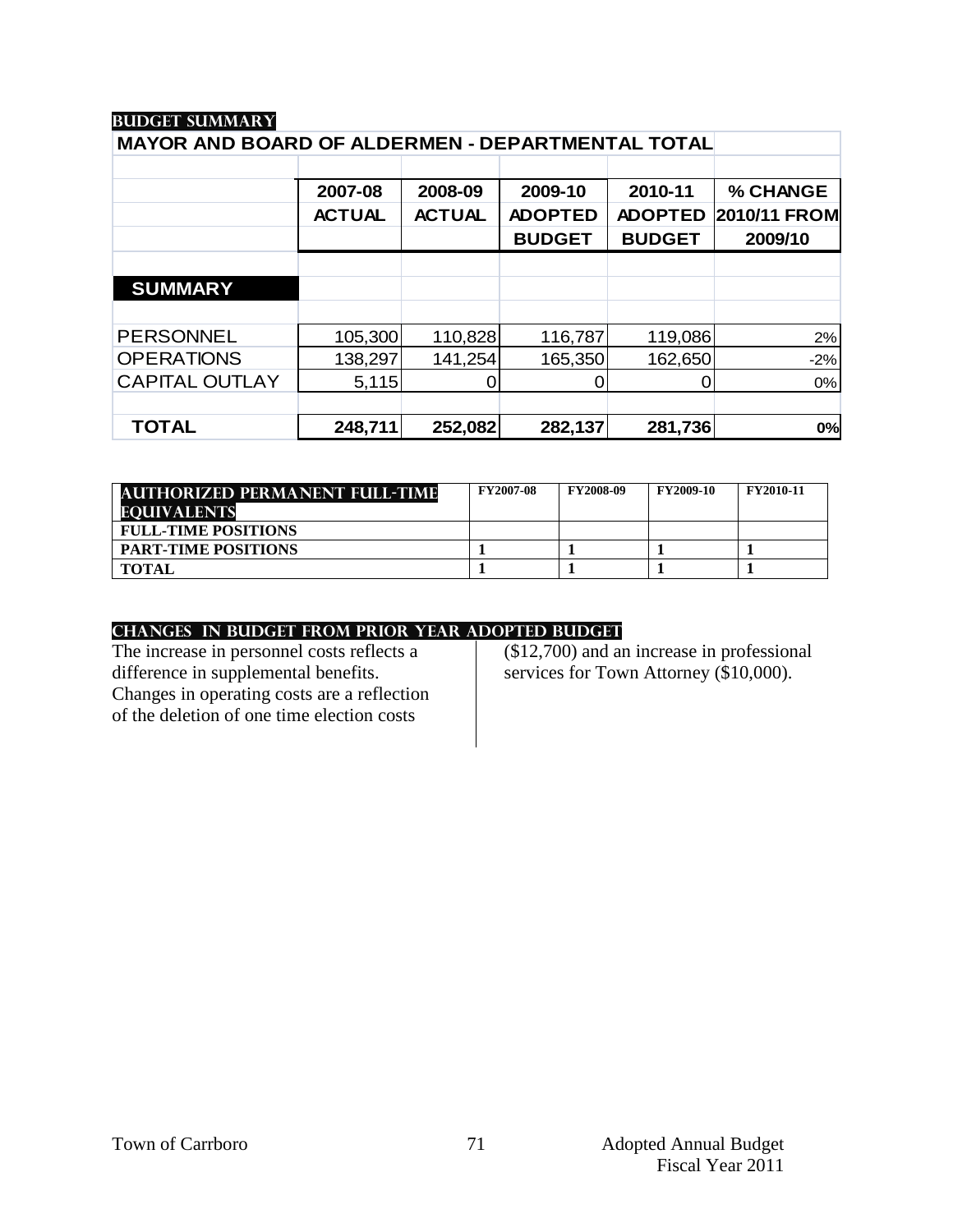# **ADVISORY BOARDS AND COMMISSIONS**

## **PURPOSE:**

The Advisory Boards and Commissions advise the Board of Aldermen on issues and policy decisions as provided for in the Carrboro Town Code.

## **Services provided & activities**

- Review and make comments to the Board of Aldermen on proposed policies, plans and ordinances.
- Make recommendations to the Board of Aldermen as to the need for policies and ordinances.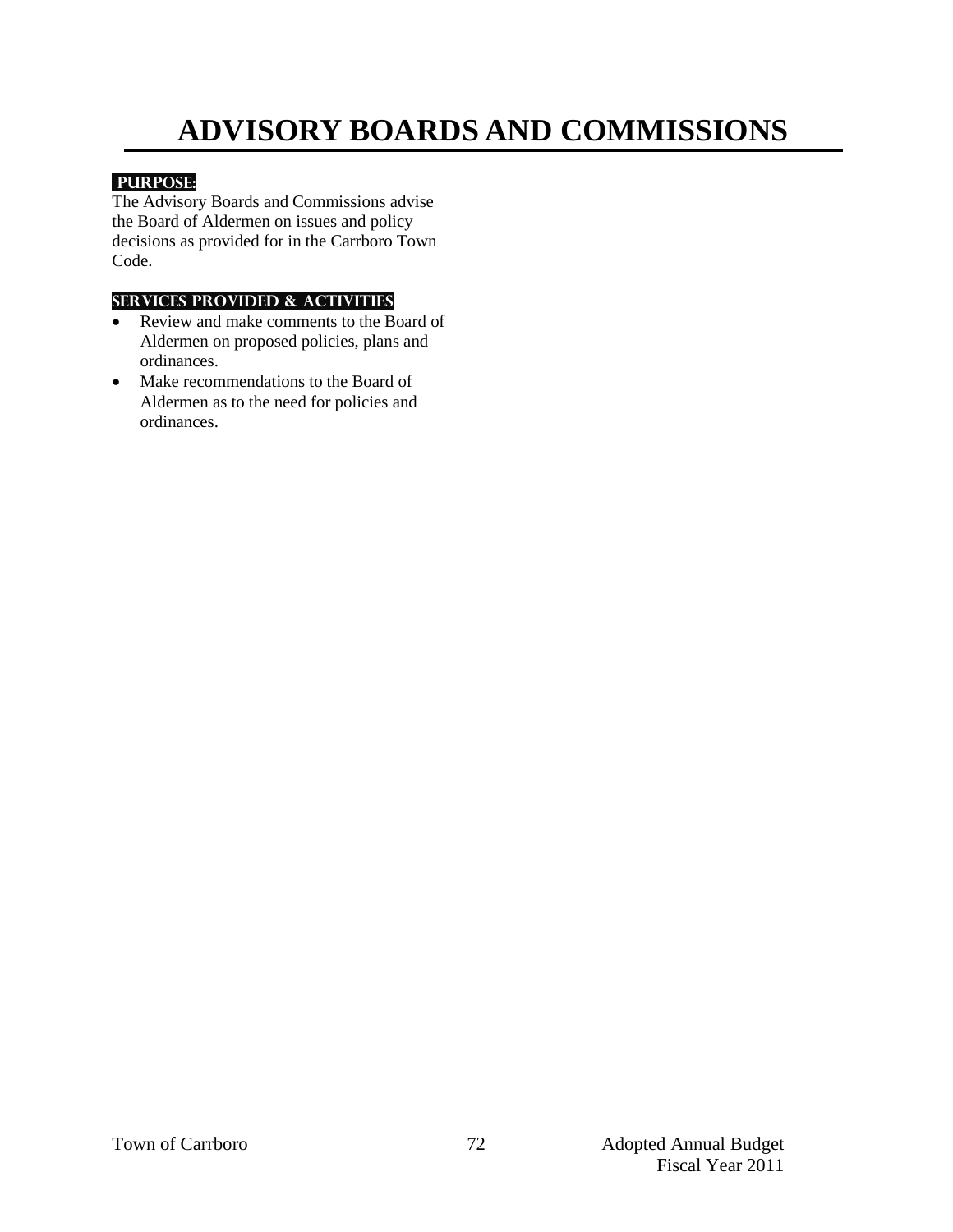| ADVISORY BOARDS/COMMISSIONS - DEPARTMENTAL TOTAL |               |               |                |                |              |
|--------------------------------------------------|---------------|---------------|----------------|----------------|--------------|
|                                                  |               |               |                |                |              |
|                                                  | 2007-08       | 2008-09       | 2009-10        | 2010-11        | % CHANGE     |
|                                                  | <b>ACTUAL</b> | <b>ACTUAL</b> | <b>ADOPTED</b> | <b>ADOPTED</b> | 2010/11 FROM |
|                                                  |               |               | <b>BUDGET</b>  | <b>BUDGET</b>  | 2009/10      |
|                                                  |               |               |                |                |              |
| <b>SUMMARY</b>                                   |               |               |                |                |              |
|                                                  |               |               |                |                |              |
| <b>PERSONNEL</b>                                 |               |               |                |                | 0%           |
| <b>OPERATIONS</b>                                | 6,451         | 7,791         | 12,750         | 12,750         | 0%           |
| <b>CAPITAL OUTLAY</b>                            |               |               |                |                | 0%           |
|                                                  |               |               |                |                |              |
| <b>TOTAL</b>                                     | 6,451         | 7,791         | 12,750         | 12,750         | 0%           |

#### **changes in budget from prior year adopted budget**

The Advisory Board budget will remain constant for FY 2010-11.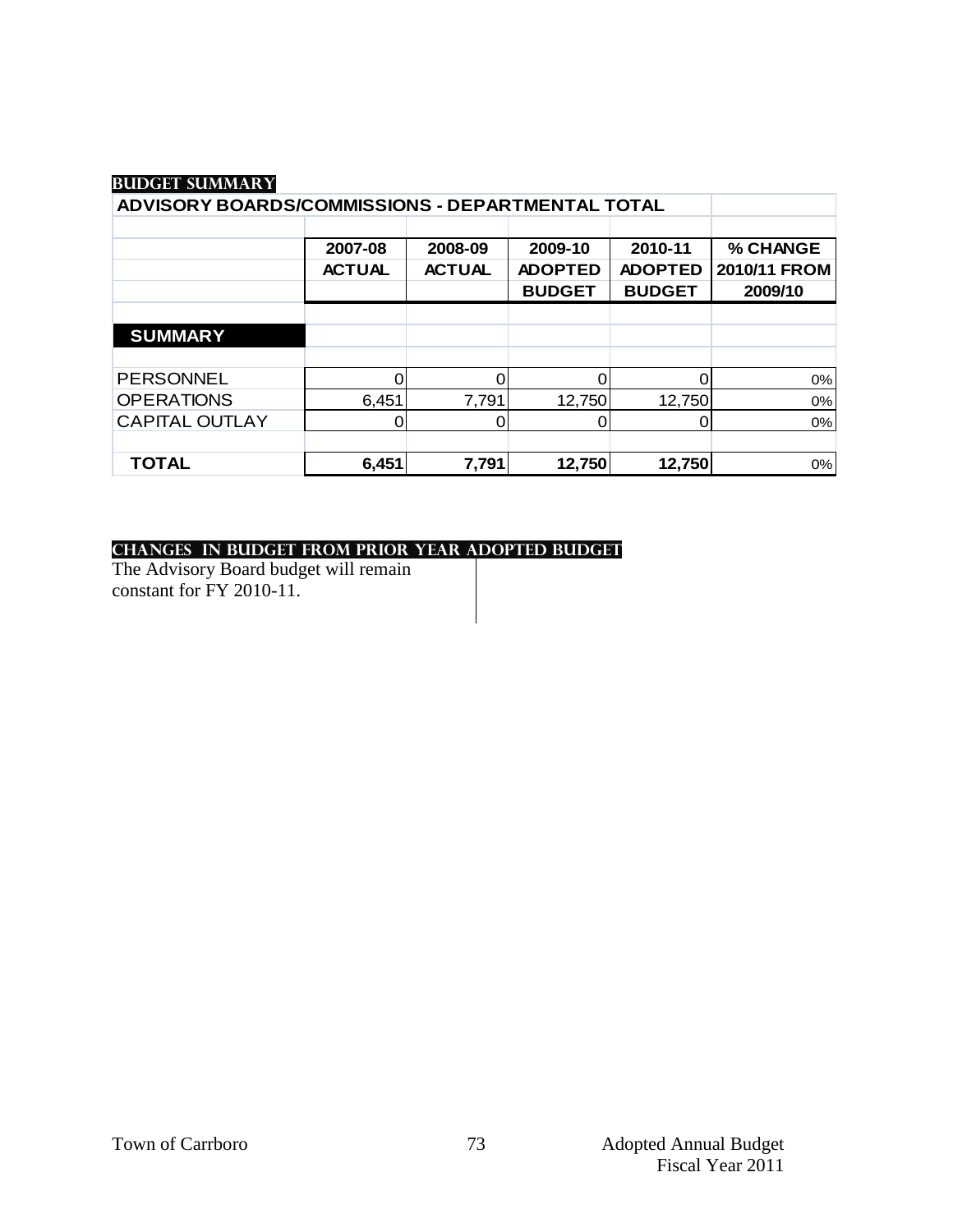## **GOVERNANCE SUPPORT**

## **PURPOSE:**

This budget category supports local and regional agencies providing community services or information vital to the execution of Board of Aldermen priorities.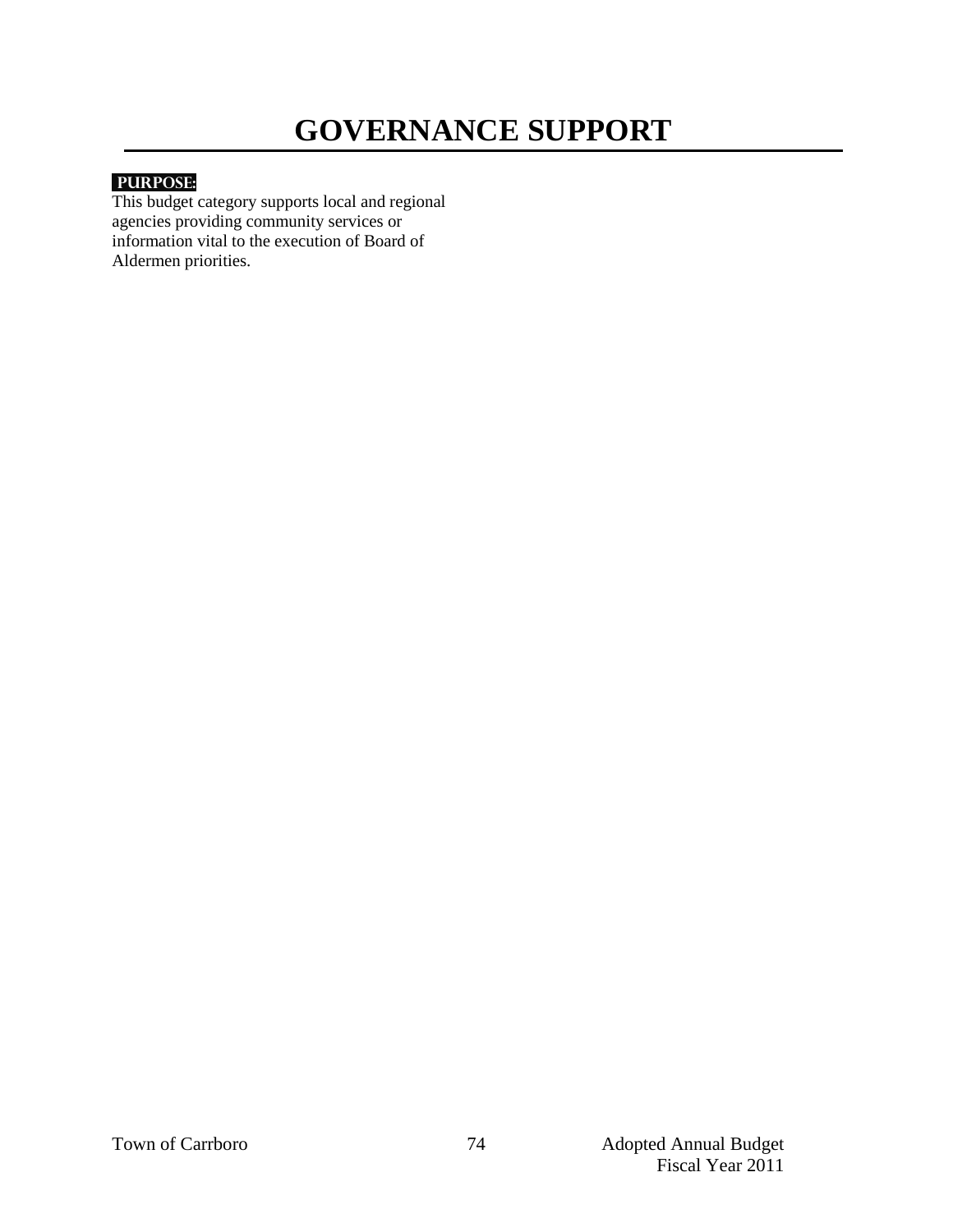| <b>GOVERNANCE SUPPORT - DEPARTMENTAL TOTAL</b> |               |               |                |                |                     |
|------------------------------------------------|---------------|---------------|----------------|----------------|---------------------|
|                                                |               |               |                |                |                     |
|                                                | 2007-08       | 2008-09       | 2009-10        | 2010-11        | % CHANGE            |
|                                                | <b>ACTUAL</b> | <b>ACTUAL</b> | <b>ADOPTED</b> | <b>ADOPTED</b> | <b>2010/11 FROM</b> |
|                                                |               |               | <b>BUDGET</b>  | <b>BUDGET</b>  | 2009/10             |
|                                                |               |               |                |                |                     |
| <b>SUMMARY</b>                                 |               |               |                |                |                     |
|                                                |               |               |                |                |                     |
| <b>PERSONNEL</b>                               |               |               | O              | 0              | 0%                  |
| <b>OPERATIONS</b>                              | 201,891       | 258,632       | 261,091        | 266,003        | 2%                  |
| <b>CAPITAL OUTLAY</b>                          |               |               |                | 0              | 0%                  |
|                                                |               |               |                |                |                     |
| <b>TOTAL</b>                                   | 201,891       | 258,632       | 261,091        | 266,003        | 2%                  |

## **changes in budget from prior year adopted budget**

The major increase in the budget is reflected in the Human Services Grant Fund (\$3,794).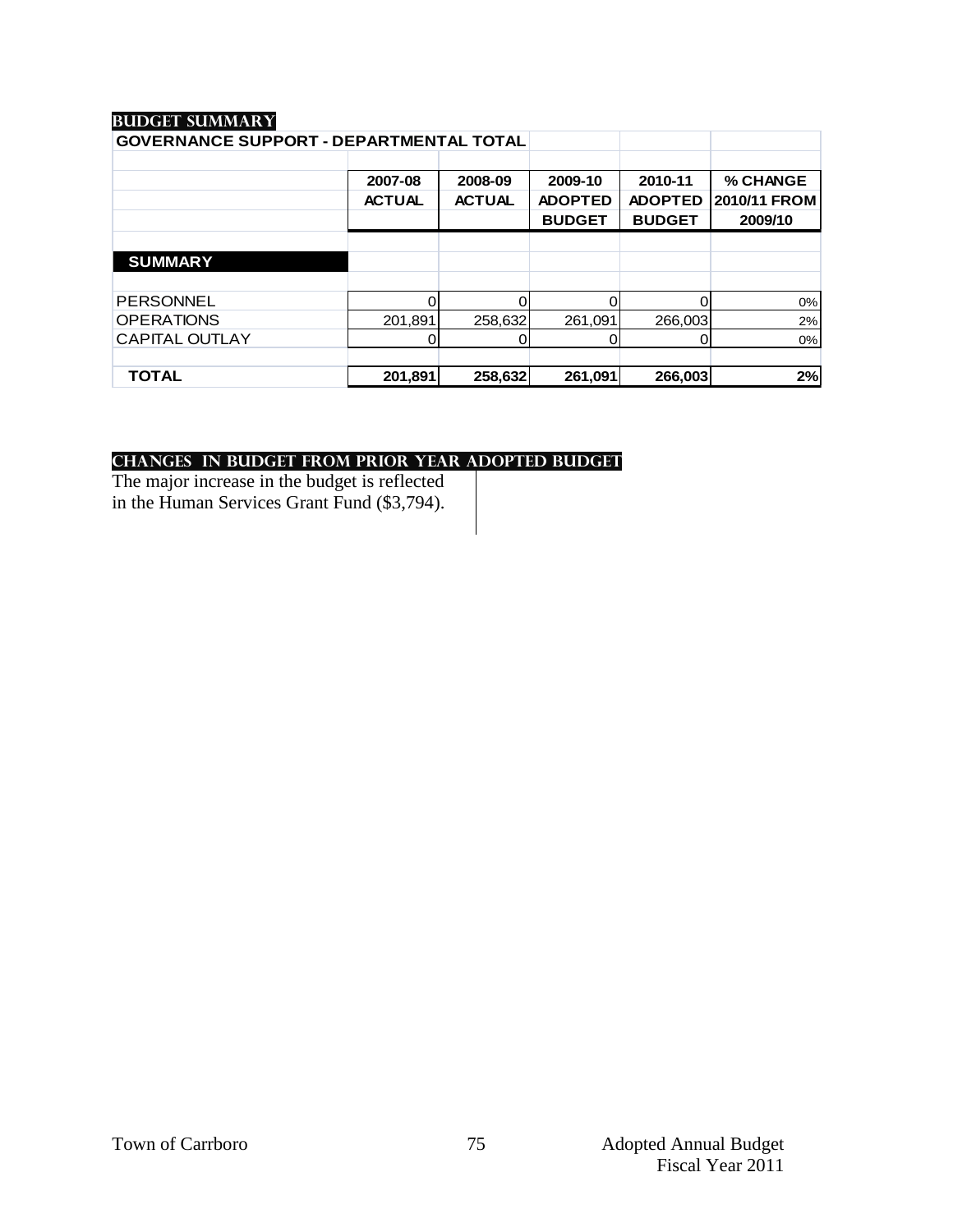## **TOWN MANAGER**

#### **PURPOSE**

The Town Manager serves as primary advisor to, and implements the policies of, the Mayor and Board of Aldermen. The Town Manager communicates these policies to residents and staff, and effectively organizes and manages town staff and resources to respond to the community and residents' needs.

#### **GOALS**

- To lead an organization that functions well internally and implements Board policies in a timely, effective, efficient, and friendly manner.
- To give well-informed, helpful advice to the Board on policy options and other matters.
- To facilitate effective Board action through the presentation of clear, concise agendas.
- To adhere to the professional code of ethics and always work towards the long-term best interests of the Town.
- To ensure staff satisfaction and retention.

#### **SERVICES PROVIDED & ACTIVITIES**

- Provides general guidance and support to town departments in achieving town-wide goals and objectives
- Seeks capital improvement strategies to meet the needs of the town and organization.
- Studies, develops, and implements policy and program recommendations at the direction of the Board of Aldermen
- Provides support for the Board of Aldermen.
- Represents the town's interests on local, regional, and state-wide bodies dealing with issues important to Carrboro.
- Conducts and facilitates public communication with the Mayor and Board of Aldermen, residents, employees, and other users of town services.

### **UPCOMING FISCAL YEAR OBJECTIVES**

- Look for ways to continue providing quality services in ways that minimize the impact on the property tax rate.
- Focus on Board's economic development initiatives.
- Continue Better Together process with emphasis on sustainability.

#### **PREVIOUS YEAR ACCOMPLISHMENTS**

- Solid progress in all areas listed in "Goals" section.
- Completed construction of new Fire Station. (Anticipated before start of FY 2010)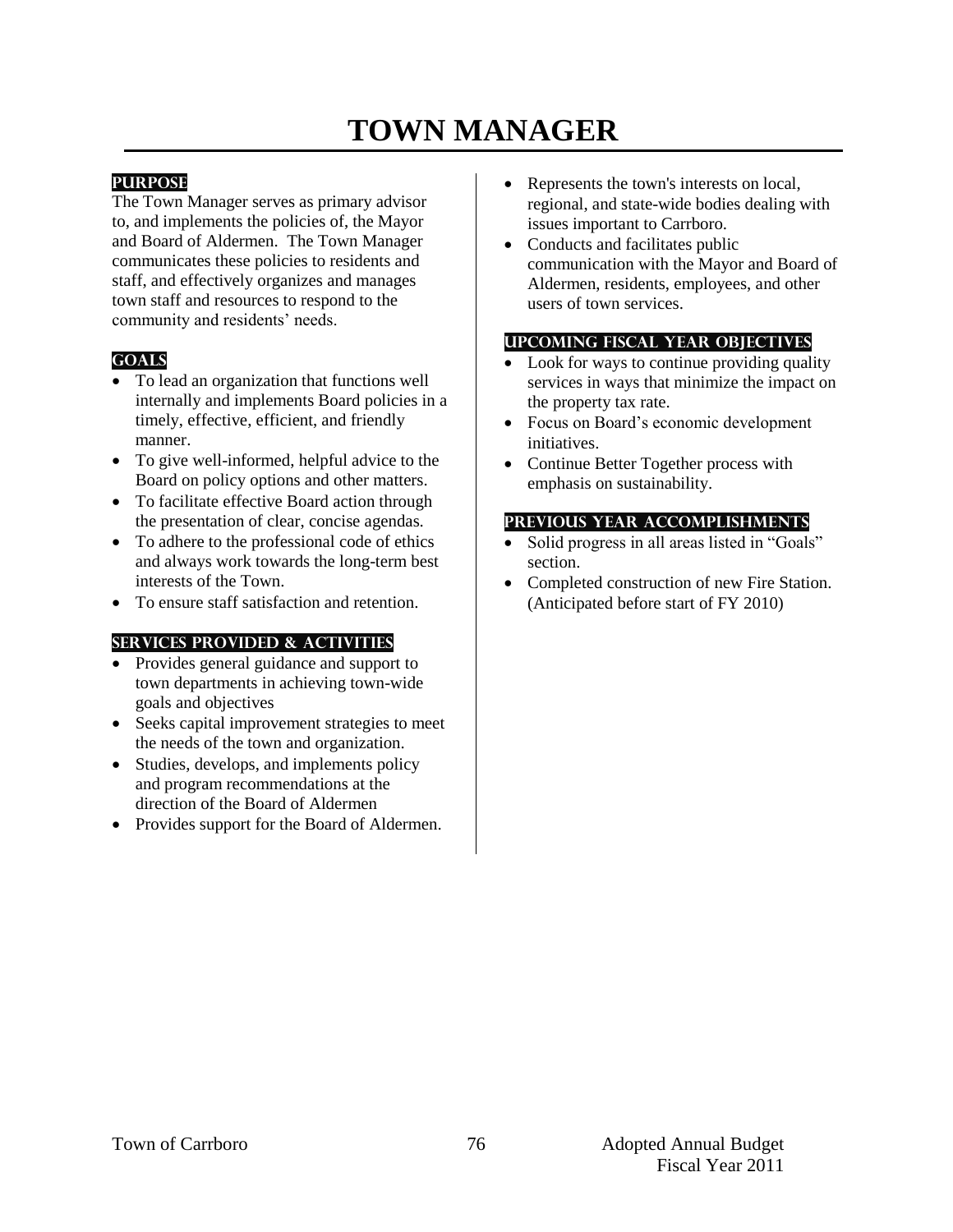| TOWN MANAGER - DEPARTMENTAL TOTAL |               |               |                |                |              |
|-----------------------------------|---------------|---------------|----------------|----------------|--------------|
|                                   |               |               |                |                |              |
|                                   | 2007-08       | 2008-09       | 2009-10        | 2010-11        | % CHANGE     |
|                                   | <b>ACTUAL</b> | <b>ACTUAL</b> | <b>ADOPTED</b> | <b>ADOPTED</b> | 2010/11 FROM |
|                                   |               |               | <b>BUDGET</b>  | <b>BUDGET</b>  | 2009/10      |
|                                   |               |               |                |                |              |
| <b>SUMMARY</b>                    |               |               |                |                |              |
|                                   |               |               |                |                |              |
| <b>PERSONNEL</b>                  | 240,797       | 234,252       | 248,043        | 252,538        | 2%           |
| <b>OPERATIONS</b>                 | 16,117        | 14,332        | 24,480         | 24,450         | 0%           |
| <b>CAPITAL OUTLAY</b>             |               |               | 0              |                | 0%           |
|                                   |               |               |                |                |              |
| <b>TOTAL</b>                      | 256,914       | 248,584       | 272,523        | 276,988        | 0            |

| <b>AUTHORIZED PERMANENT FULL-TIME</b><br><b>EOUIVALENTS</b> | <b>FY2007-08</b> | <b>FY2008-09</b> | <b>FY2009-10</b> | <b>FY2010-11</b> |
|-------------------------------------------------------------|------------------|------------------|------------------|------------------|
| <b>FULL-TIME POSITIONS</b>                                  |                  |                  |                  |                  |
| <b>PART-TIME POSITIONS</b>                                  |                  |                  |                  |                  |
| <b>TOTAL</b>                                                |                  |                  |                  |                  |

#### **changes in budget from prior year adopted budget**

The primary increase in the Town Manager's budget is due to health insurance and retirement increases.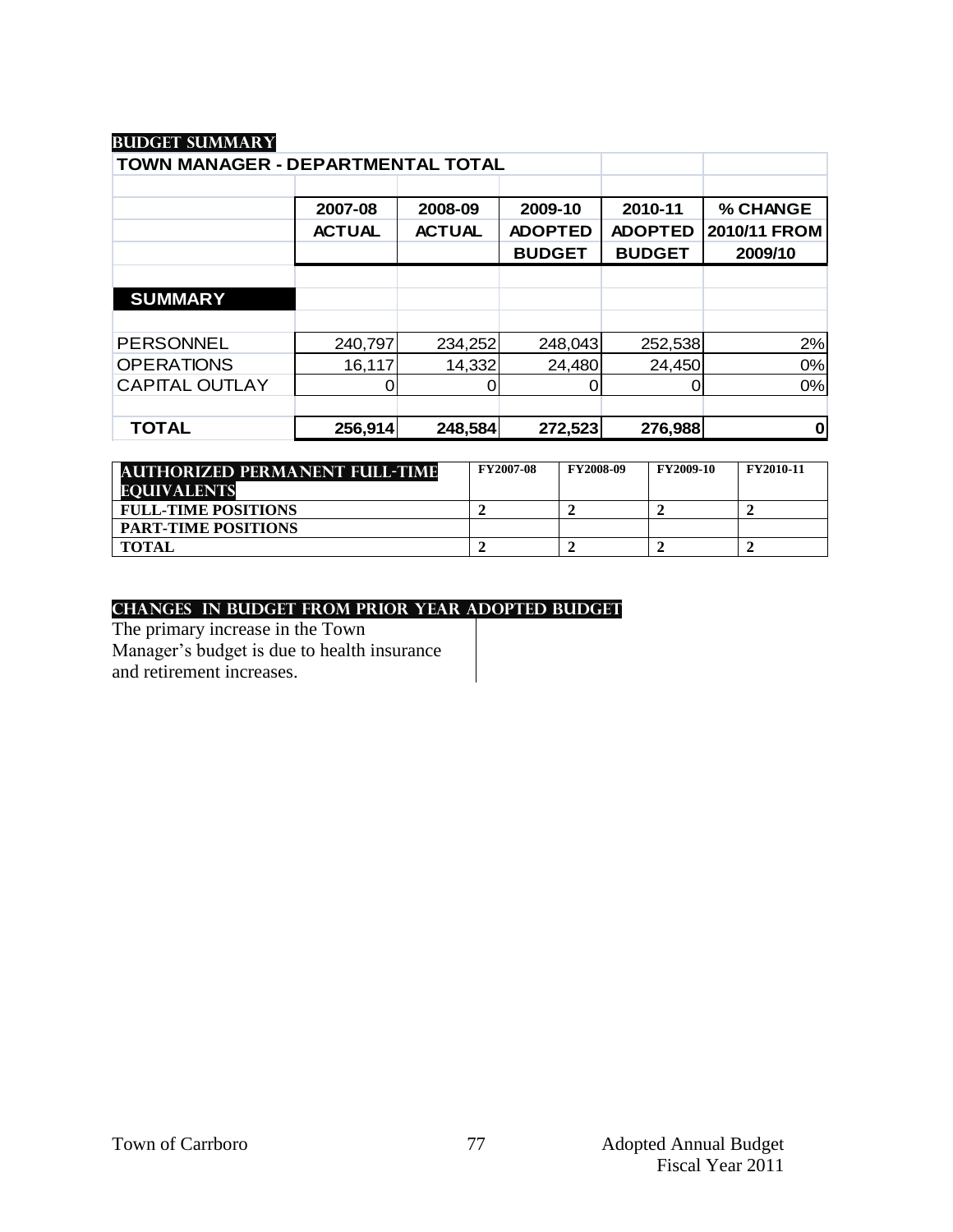## **ECONOMIC AND COMMUNITY DEVELOPMENT**

## **PURPOSE:**

The Economic and Community Development Department promotes and enhances the economic well being of Carrboro and promotes and facilitates the development of safe, decent, and affordable housing for Carrboro residents.

## **Goals**

- Create opportunities to diversify the tax base, to create more high paying jobs in town, and to promote the town's image as a place for businesses.
- Provide opportunities for the homeless to have adequate shelter and support services as outlined in the Ten Year Plan to End Homelessness.
- Provide for emergency housing rehabilitation through the Carrboro Affordable Housing Fund.
- Provide adequate parking in the downtown to support existing and potential bussinesses.
- Maintain current working relationships with the community, business leaders, banks, property owners, and staff.
- Prepare citizens and newcomers for new business ownership.
- Increase the number of affordable housing units in the Town.
- Increase the number of women and minorityowned businesses.
- Improve and increase services to populations in need.
- Promote and support locally owned businesses through as many venues as possible.
- Enhance characteristics of downtown as cultural, recreational, and economic destination and engine.

#### **Services provided & activities**

- Work with all potential and current developers to facilitate the project review process and project implementation.
- Administer Human Services grant program.
- Coordinate housing as a Consortium member to help local non-profits secure funding to provide affordable housing throughout Orange County and oversee project development.
- Produce annual Community Resource and Visitor's Guide.
- Serve as the liaison to the Chamber as a Board member.

## **Upcoming Fiscal year objectives**

- Carry out proposed projects approved by the Board of Aldermen from the Local Living Economy Task Force.
- Improve services for home-based businesses.
- Improve opportunities for green businesses to have access to the Revolving Loan Fund.
- Work with planning staff and UNC students to complete a downtown parking plan.
- Explore Green Collar business development including services, infrastructure, and job development.
- Look for opportunities to encourage and facilitate multi-modal access to downtown.
- Continue to help the Arts Center raise funds for a new facility.
- Continue work with the Walk Carrboro Project team.

- Evaluated and leased a parking lot in the central business district.
- Developed training for 60 people interested in starting small businesses in Carrboro.
- Provided a financial workshop for local businesses to address the current economic crisis.
- Facilitated approval and initial funding to support the Ten Year Plan to End Homelessness initiative.
- Funded 10 units of housing for the homeless through CASA.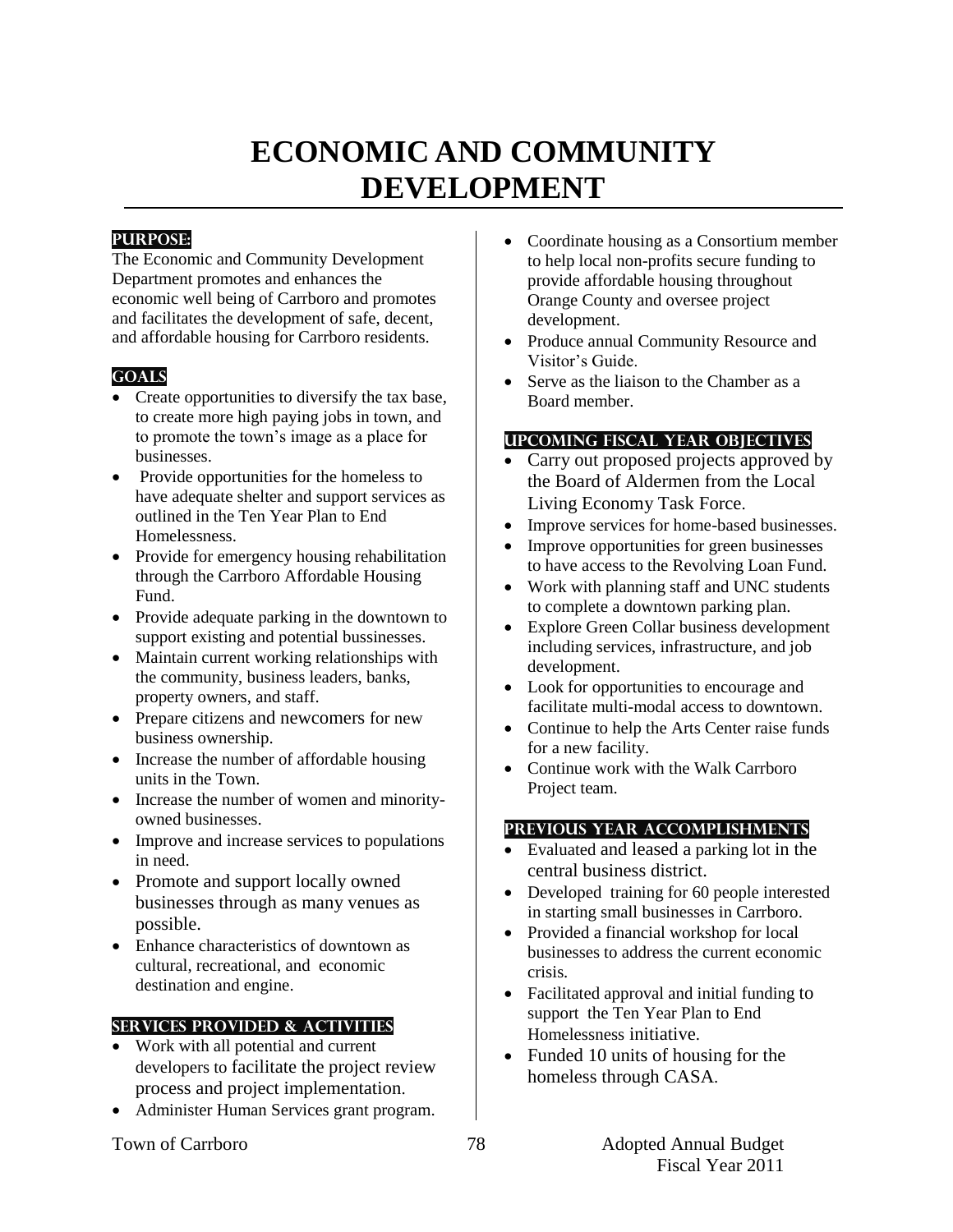| ECONOMIC AND COMMUNITY DEVELOPMENT - DEPARTMENTAL TOTAL |               |                |                    |              |  |  |  |
|---------------------------------------------------------|---------------|----------------|--------------------|--------------|--|--|--|
|                                                         |               |                |                    |              |  |  |  |
| 2007-08                                                 | 2008-09       | 2009-10        | 2010-11            | % CHANGE     |  |  |  |
| <b>ACTUAL</b>                                           | <b>ACTUAL</b> | <b>ADOPTED</b> | <b>ADOPTED</b>     | 2010/11 FROM |  |  |  |
|                                                         |               | <b>BUDGET</b>  | <b>BUDGET</b>      | 2009/10      |  |  |  |
|                                                         |               |                |                    |              |  |  |  |
|                                                         |               |                |                    |              |  |  |  |
|                                                         |               |                |                    |              |  |  |  |
| 115,243                                                 |               | 116,463        | 118,614            | 2%           |  |  |  |
| 53,947                                                  | 6,997         | 32,245         | 34,341             | 7%           |  |  |  |
|                                                         |               | Ω              | 0                  | 0%           |  |  |  |
|                                                         |               |                |                    |              |  |  |  |
| 169,190                                                 |               |                | 152,955            | 3%           |  |  |  |
|                                                         |               |                | 119,286<br>126,283 | 148,708      |  |  |  |

| <b>AUTHORIZED PERMANENT FULL-TIME</b> | <b>FY2007-08</b> | <b>FY2008-09</b> | <b>FY2009-10</b> | <b>FY2010-11</b> |
|---------------------------------------|------------------|------------------|------------------|------------------|
| <b>EQUIVALENTS</b>                    |                  |                  |                  |                  |
| <b>FULL-TIME POSITIONS</b>            |                  |                  |                  |                  |
| <b>PART-TIME POSITIONS</b>            |                  |                  |                  |                  |
| <b>TOTAL</b>                          |                  |                  |                  |                  |

#### **changes in budget from prior year adopted budget**

The primary increase in the Economic and Community Development budget is due to increases in health insurance and retirement costs.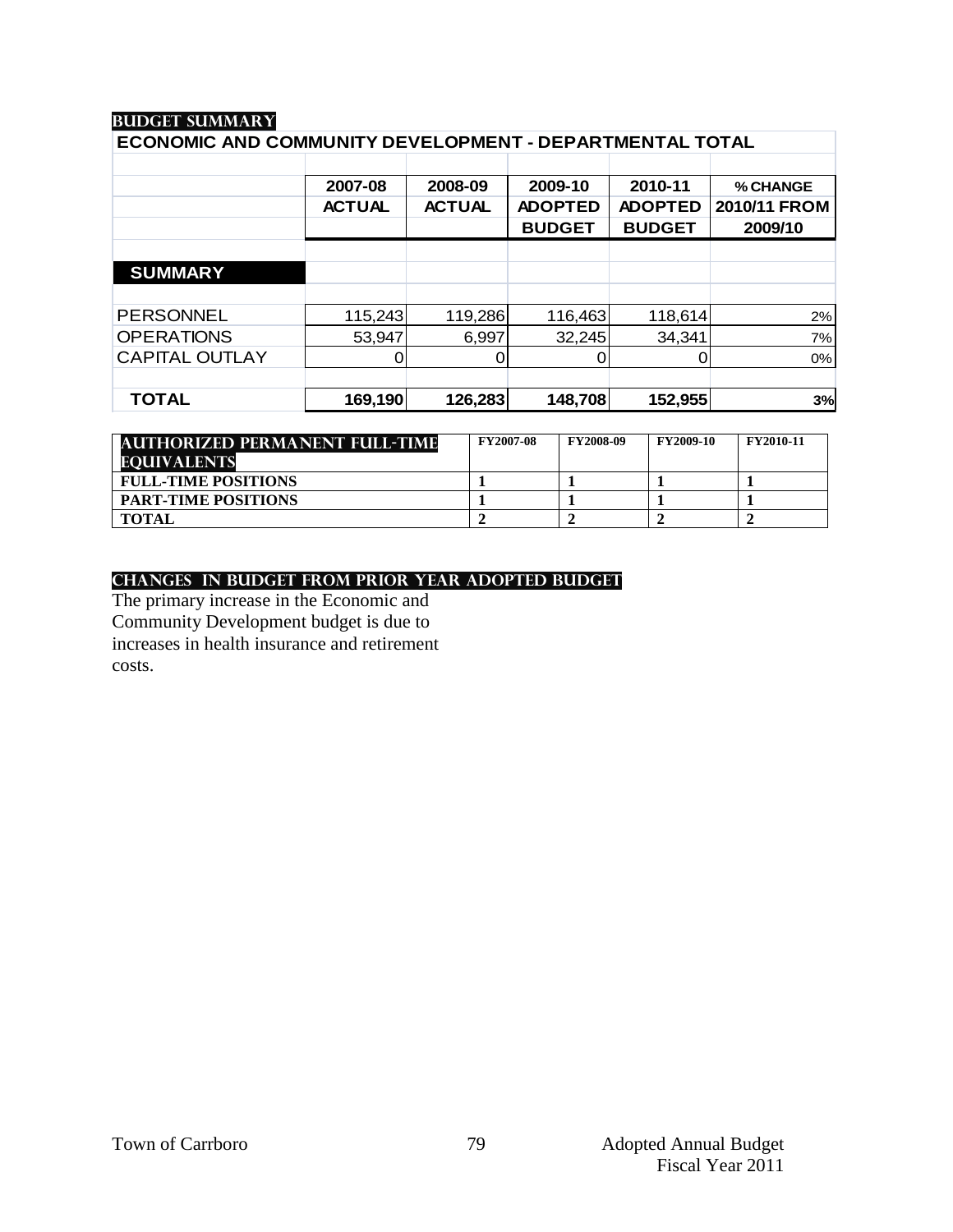|                                            | FY2007-08     | <b>FY2008-09</b> | FY2009-10        | FY2010-11        |
|--------------------------------------------|---------------|------------------|------------------|------------------|
| <b>PERFORMANCE MEASURES</b>                | <b>ACTUAL</b> | <b>ACTUAL</b>    | <b>ESTIMATED</b> | <b>PROJECTED</b> |
|                                            |               |                  |                  |                  |
| <b>Economic Development</b>                |               |                  |                  |                  |
| # Referrals for Counseling to the Small    |               |                  |                  |                  |
| <b>Business and Technology Development</b> | 42            | 38               | 29               | 45               |
| Center From Carrboro and score             |               |                  |                  |                  |
| # Referrals sent to Good Works             | 6             | 7                | 3                | 5                |
| # Revolving Loan Inquiries                 | 45            | 51               | 50               | 50               |
| <b>Affordable Housing Initiatives</b>      |               |                  |                  |                  |
| # One-to-One Business Counseling           | 210           | 260              | 250              | 260              |
| # Neighborhood Association Meetings        | 3             | 4                | 40               | 60               |
| <b>Business Visits</b>                     | N/A           | N/A              | 364              | 400              |
| Loans Approved                             | \$195,000     | \$315,540        | $\Omega$         | \$40,000         |
| <b>Housing Grant Reviews</b>               | 12            | 12               | 13               | 12               |
| # of New Affordable Housing Units          | N/A           | 10               | 8                | 7                |
| Countywide (Includes Carrboro)             |               |                  |                  |                  |
| # of Affordable Rehab to Pre-existing      |               |                  |                  |                  |
| Units HOME Countywide (includes            | N/A           | 44               | 30               | 30               |
| Carrboro Units)                            |               |                  |                  |                  |
| # Affordable Units for Disabled            | N/A           | N/A              | 10               | 10               |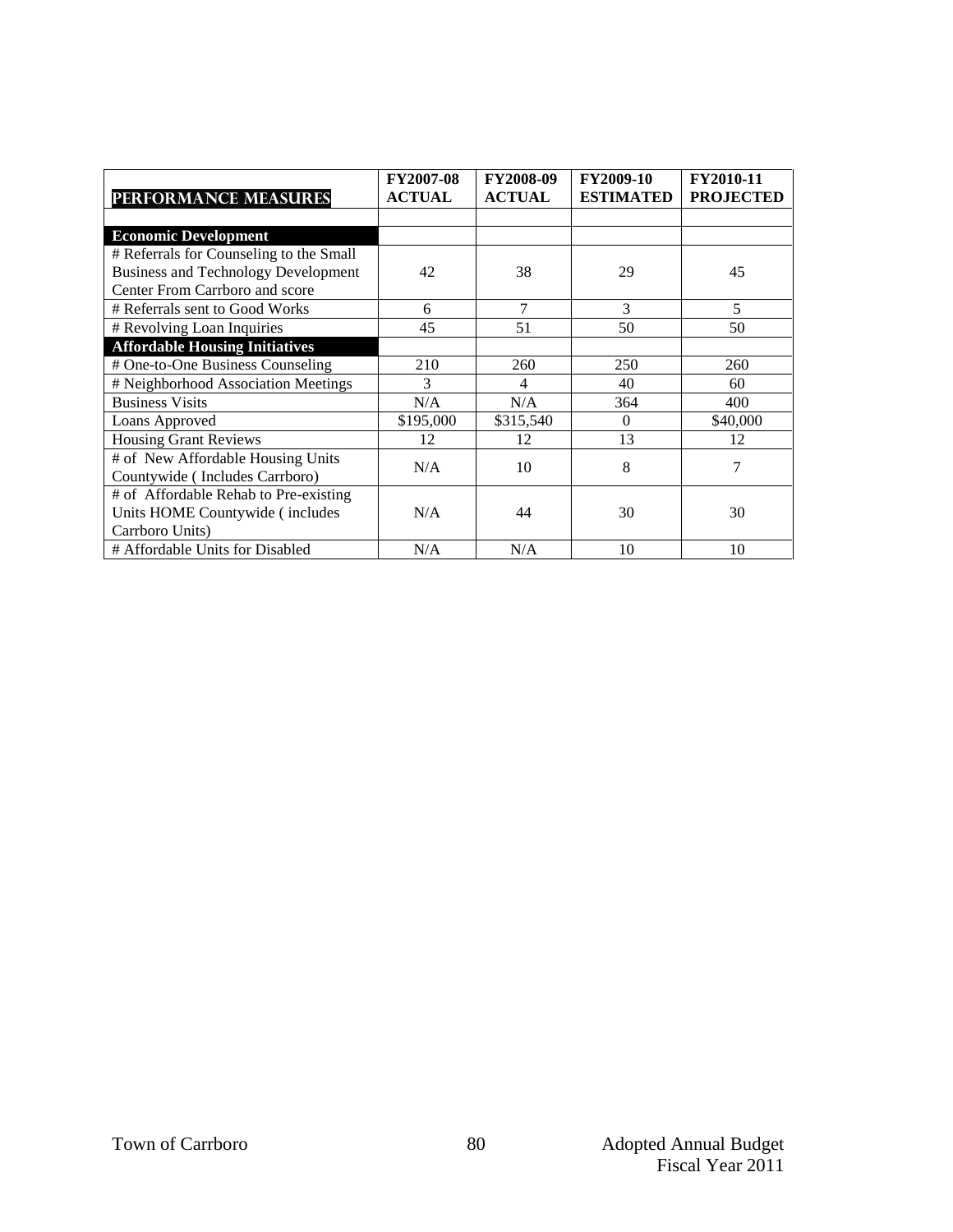## **TOWN CLERK**

#### **PURPOSE:**

The Town Clerk prepares Board of Aldermen meeting agendas and minutes and makes them available to citizens and town staff; maintains official town documents; prepares and makes available updates to the Town Code and provides support for the Mayor and Board of Aldermen.

## **Goals**

- Serve the Board and the public by facilitating the production of meeting agendas and minutes in a clear, timely fashion.
- Maintain and organize official town documents, including the Town Code, for the use of the Board, staff, and the public.

#### **Services provided & activities**

- Prepares minutes and agendas of Board of Aldermen meetings and makes these documents available electronically through the Town's website.
- Maintains updated Town Code and posts on the town website.
- Prepares and distributes the monthly Calendar of Meetings.
- Prepares the Calendar of Agenda Items for review by the Town Manager.
- Maintains a roster of advisory boards and commissions and facilitates the application and appointment process.
- Researches town records upon request.

#### **Upcoming Fiscal year objectives**

 To continue scanning back-up files for pre-1998 Board of Aldermen's meetings and make them searchable on the town's website.

- Began scanning pre-1999 backup files of Board of Aldermen's meetings and made them available on the Town's website.
- Provided updates to Town Code to IT for posting on the Town's website within two weeks of adoption.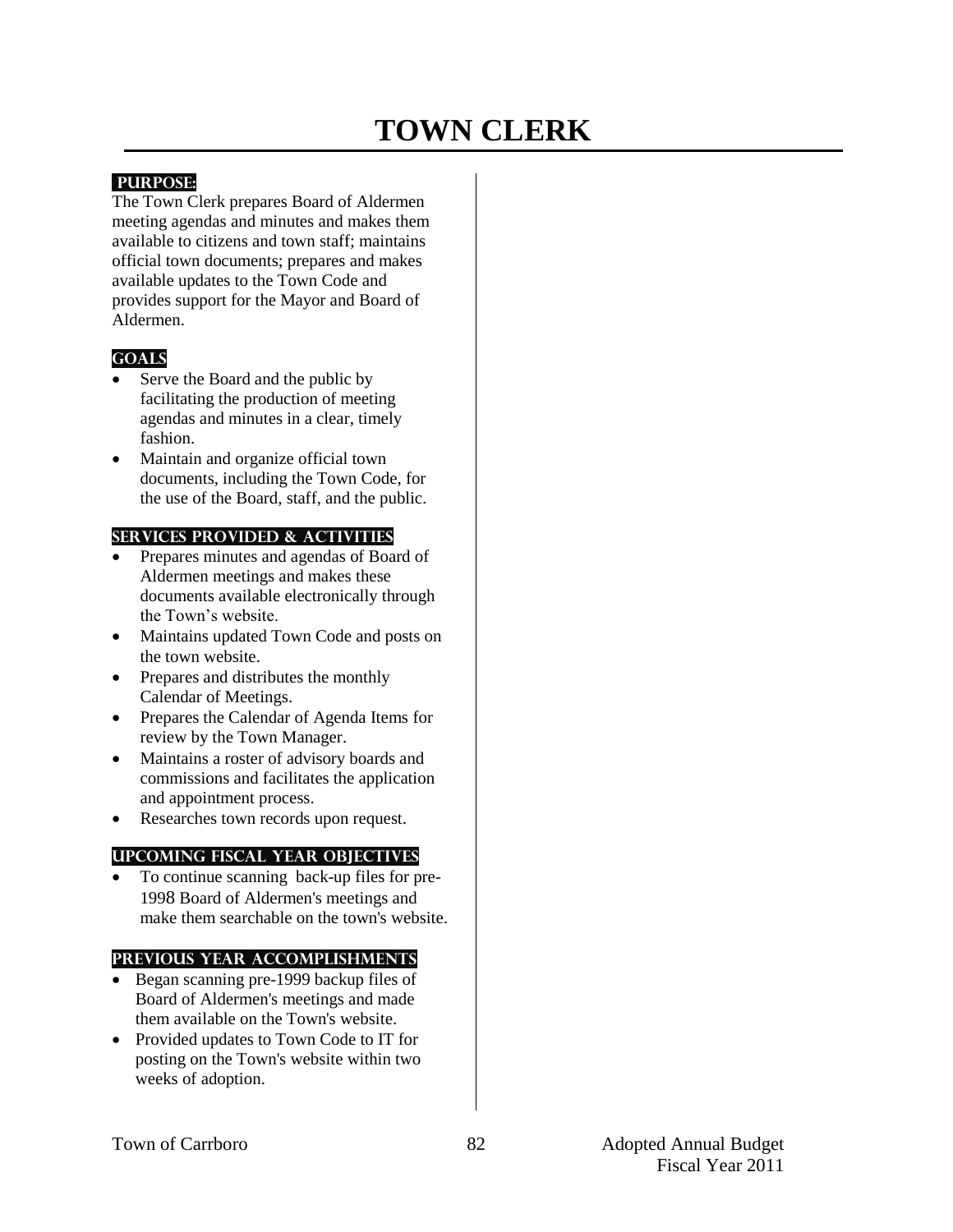| TOWN CLERK - DEPARTMENTAL TOTAL |               |               |                |                |              |
|---------------------------------|---------------|---------------|----------------|----------------|--------------|
|                                 |               |               |                |                |              |
|                                 | 2007-08       | 2008-09       | 2009-10        | 2010-11        | % CHANGE     |
|                                 | <b>ACTUAL</b> | <b>ACTUAL</b> | <b>ADOPTED</b> | <b>ADOPTED</b> | 2010/11 FROM |
|                                 |               |               | <b>BUDGET</b>  | <b>BUDGET</b>  | 2009/10      |
|                                 |               |               |                |                |              |
| <b>SUMMARY</b>                  |               |               |                |                |              |
|                                 |               |               |                |                |              |
| <b>PERSONNEL</b>                | 96,892        | 101,702       | 97,579         | 99,570         | 2%           |
| <b>OPERATIONS</b>               | 8,807         | 9,246         | 15,400         | 15,300         | $-1%$        |
| <b>CAPITAL OUTLAY</b>           |               |               | 0              |                | 0%           |
|                                 |               |               |                |                |              |
| <b>TOTAL</b>                    | 105,699       | 110,947       | 112,979        | 114,870        | 2%           |

| <b>AUTHORIZED PERMANENT FULL-TIME</b> | <b>FY2007-08</b> | <b>FY2008-09</b> | <b>FY2009-10</b> | <b>FY2010-11</b> |
|---------------------------------------|------------------|------------------|------------------|------------------|
| <b>EQUIVALENTS</b>                    |                  |                  |                  |                  |
| <b>FULL-TIME POSITIONS</b>            |                  |                  |                  |                  |
| <b>PART-TIME POSITIONS</b>            |                  |                  |                  |                  |
| <b>TOTAL</b>                          |                  |                  |                  |                  |

## **changes in budget from prior year adopted budget**

The increase in the Town Clerk's budget is due to increases in health insurance and retirement costs.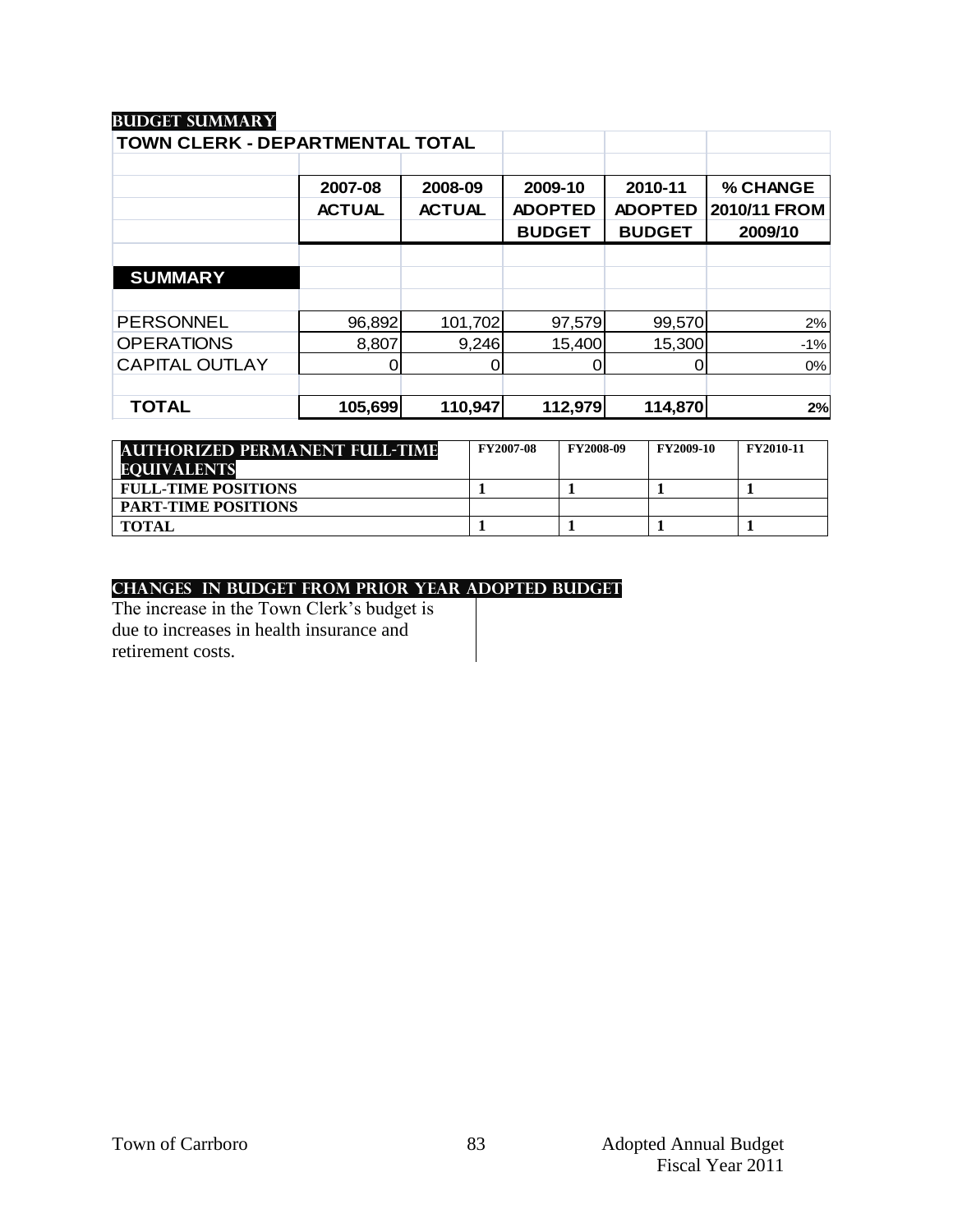# **MANAGEMENT SERVICES**

## **PURPOSE:**

The Management Services Department is dedicated to improving town-wide delivery of services through financial and budget administration, research, and project development that meet the highest standard of professional performance and citizen satisfaction.

## **Services provided & activities**

- Formulates and administers the annual audit, and operating and capital budgets.
- Satisfies all principal duties regarding financial reporting and transactions as required by state and federal law.
- Performs billing and collections for privilege license applications; dumpster billing; and other various town revenues.
- Manages cash and investments to ensure sufficient cash is always available to pay current obligations and that idle cash is invested in accordance with state law.
- Issues purchase orders for goods and services, solicits bids, and manages procurement card program according to town policies and state law.
- Manages insurance program attending to claims including general liability, police and public officials, and auto and property liability.

## **Goals**

- Monitor financial condition to ensure budgetary goals are met and a healthy financial condition is maintained.
- Identify programmatic and technological activities that can be effectively streamlined in a manner that is cost-effective and is convenient and satisfactory.

#### **Upcoming Fiscal year objectives**

- Review and update existing cash management policy to increase idle cash available for investment.
- Implement new banking services.
- Work with Human Resource Department to enhance human resources and payroll operations and procedures.
- Complete accrual process modification.
- Continue to review opportunities for local purchasing.

- Completed successful audit for year ending June 30, 2009 with no audit findings.
- Obtained both the GFOA budget and CAFR awards.
- Performed sixth round of financing for sidewalk and greenways bond anticipation notes.
- Prepared and bid for banking services.
- Reviewed opportunities for local purchasing.
- Developed and implemented red flag policy.
- Developed and implemented grants management policy.
- Initiated two auctions for the sale of surplus property.
- Began modifying vacation and sick leave accruals to match employee's scheduled work day.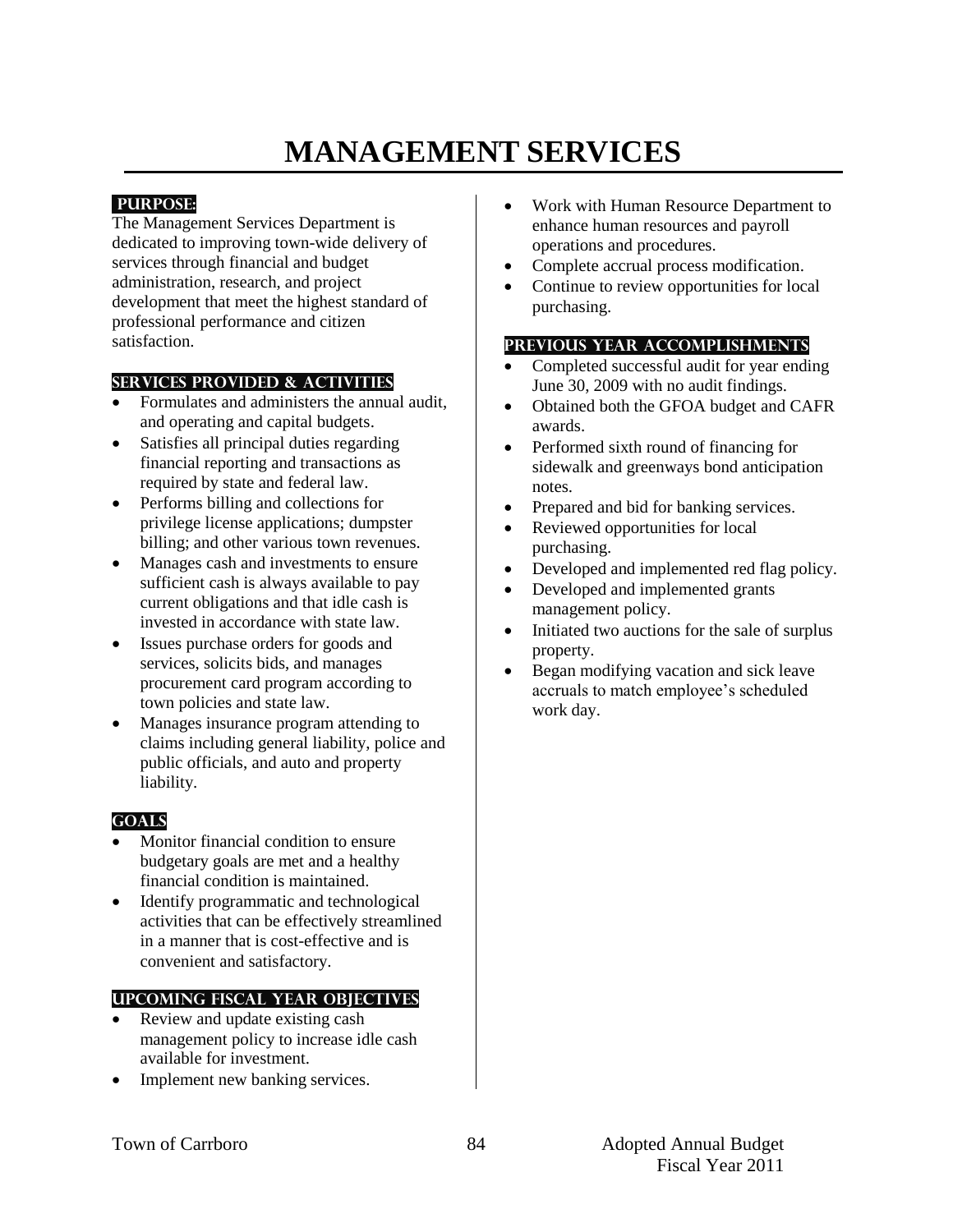| <b>MANAGEMENT SERVICES - DEPARTMENTAL TOTAL</b> |               |               |                |                |              |
|-------------------------------------------------|---------------|---------------|----------------|----------------|--------------|
|                                                 |               |               |                |                |              |
|                                                 | 2007-08       | 2008-09       | 2009-10        | 2010-11        | % CHANGE     |
|                                                 | <b>ACTUAL</b> | <b>ACTUAL</b> | <b>ADOPTED</b> | <b>ADOPTED</b> | 2010/11 FROM |
|                                                 |               |               | <b>BUDGET</b>  | <b>BUDGET</b>  | 2009/10      |
|                                                 |               |               |                |                |              |
|                                                 |               |               |                |                |              |
| <b>SUMMARY</b>                                  |               |               |                |                |              |
|                                                 |               |               |                |                |              |
| <b>PERSONNEL</b>                                | 446,073       | 433,169       | 455,149        | 467,863        | 3%           |
| <b>OPERATIONS</b>                               | 451,272       | 473,687       | 504,807        | 544,879        | 8%           |
| <b>CAPITAL OUTLAY</b>                           |               |               | 0              |                | 0%           |
|                                                 |               |               |                |                |              |
| <b>TOTAL</b>                                    | 897,345       | 906,855       | 959,956        | 1,012,742      | 5%           |

| <b>AUTHORIZED PERMANENT FULL-TIME</b><br><b>EQUIVALENTS</b> | <b>FY2007-08</b> | <b>FY2008-09</b> | <b>FY2009-10</b> | <b>FY2010-11*</b> |
|-------------------------------------------------------------|------------------|------------------|------------------|-------------------|
| <b>FULL-TIME POSITIONS</b>                                  |                  |                  |                  |                   |
| <b>PART-TIME POSITIONS</b>                                  |                  |                  |                  |                   |
| <b>TOTAL</b>                                                |                  |                  |                  |                   |

\*Information Technology Division reorganized into a separate division reporting to Town Manager

#### **changes in budget from prior year adopted budgeT**

The increases in the Management Services Department include salary changes associated with turnover, increases in health insurance and retirement contribution costs

and increased costs for contract services (\$39,772) for property tax collections and banking services.

| <b>PERFORMANCE MEASURES</b>            | <b>FY2007-08</b><br><b>ACTUAL</b> | <b>FY2008-09</b><br><b>ACTUAL</b> | <b>FY2009-10</b><br><b>ESTIMATED</b> | <b>FY2010-11</b><br><b>PROJECTED</b> |
|----------------------------------------|-----------------------------------|-----------------------------------|--------------------------------------|--------------------------------------|
| Obtain Government Finance Officers'    |                                   |                                   |                                      |                                      |
| <b>Budget and Comprehensive Annual</b> |                                   |                                   |                                      |                                      |
| <b>Financial Report Awards</b>         |                                   |                                   |                                      |                                      |
| % Actual Revenues to General Fund      |                                   |                                   |                                      |                                      |
| <b>Revenue Projections</b>             | 4.3%                              | 2.4%                              | 3.0%                                 | 3.0%                                 |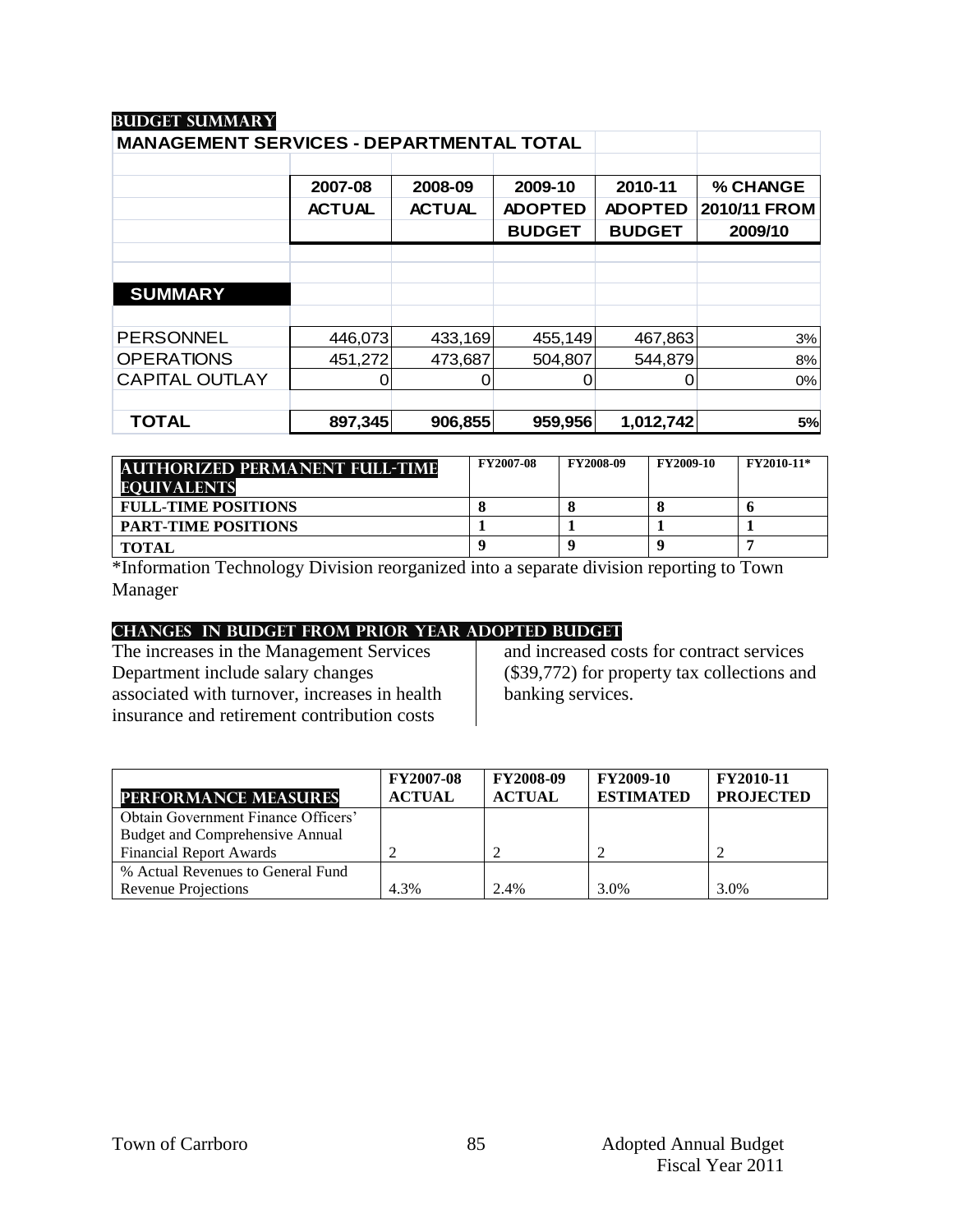# **HUMAN RESOURCES**

#### **PURPOSE**

Partner with departments to recruit, develop, and retain diverse customer-focused employees who desire to deliver exemplary services.

## **GOALS**

- Provide rewarding equal employment opportunities conducive to attracting applicants and retaining employees who have the education and experience commensurate with the position requirements.
- Focus on efforts to maintain positive employee relations through training, communication, and better together initiatives.
- Seek ways to improve and/or maintain a competitive and affordable fringe benefits package.
- Maintain a pay and position classification plan that is competitive with the external market while providing internal equity.

## **SERVICES PROVIDED & ACTIVITIES**

- Advertises vacant positions, receives and screens employment applications, and assists departments with the hiring process.
- Conducts new employee orientations, including benefits enrollment sessions and surveys.
- Administers benefits program, including counseling all employees on benefits plan(s) and options.
- Sponsors quarterly munch-n-learn wellness activities.
- Counsels supervisors and employees on performance issues.
- Conducts salary surveys.
- Provides staff development training to employees.
- Assists departments with personnel and employee relations issues.
- Administers and monitors the performance evaluation process.
- Keeps supervisors and department heads abreast of legislative changes and guidelines that affect personnel administration.

 Maintains confidential personnel files in accordance with the General Statutes and completes reports according to state and federal regulations.

## **UPCOMING FISCAL YEAR OBJECTIVES**

- Partner with Management Services to enhance human resources and payroll operations and procedures.
- Continue to provide wellness education opportunities to staff and explore the use of incentives to boost participation in wellness events.
- Work with the Information Technology Division to provide onsite computer training opportunities.
- Continue to review and update human resources policies for compliance with federal and state laws.

#### **PREVIOUS YEAR ACCOMPLISHMENTS**

- Provided customer service training to all permanent employees and other municipalities.
- Sponsored two flu shot clinics and wellness seminars.
- Coordinated transition to a new health plan carrier.
- Continued work to finalize the pay and classification study results for presentation to the staff and Board of Aldermen.
- Coordinated the Combined Giving Campaign efforts.
- Coordinated employee recognition activities and hosted employee potluck luncheons.
- Assisted with the Better Together Retreat, served on project leadership team, and strategy groups.
- Served on the board of the Municipal and County Alumni Association.
- Attended human resources training conferences and seminars.
- Assisted in the resolution of several employee relations matters.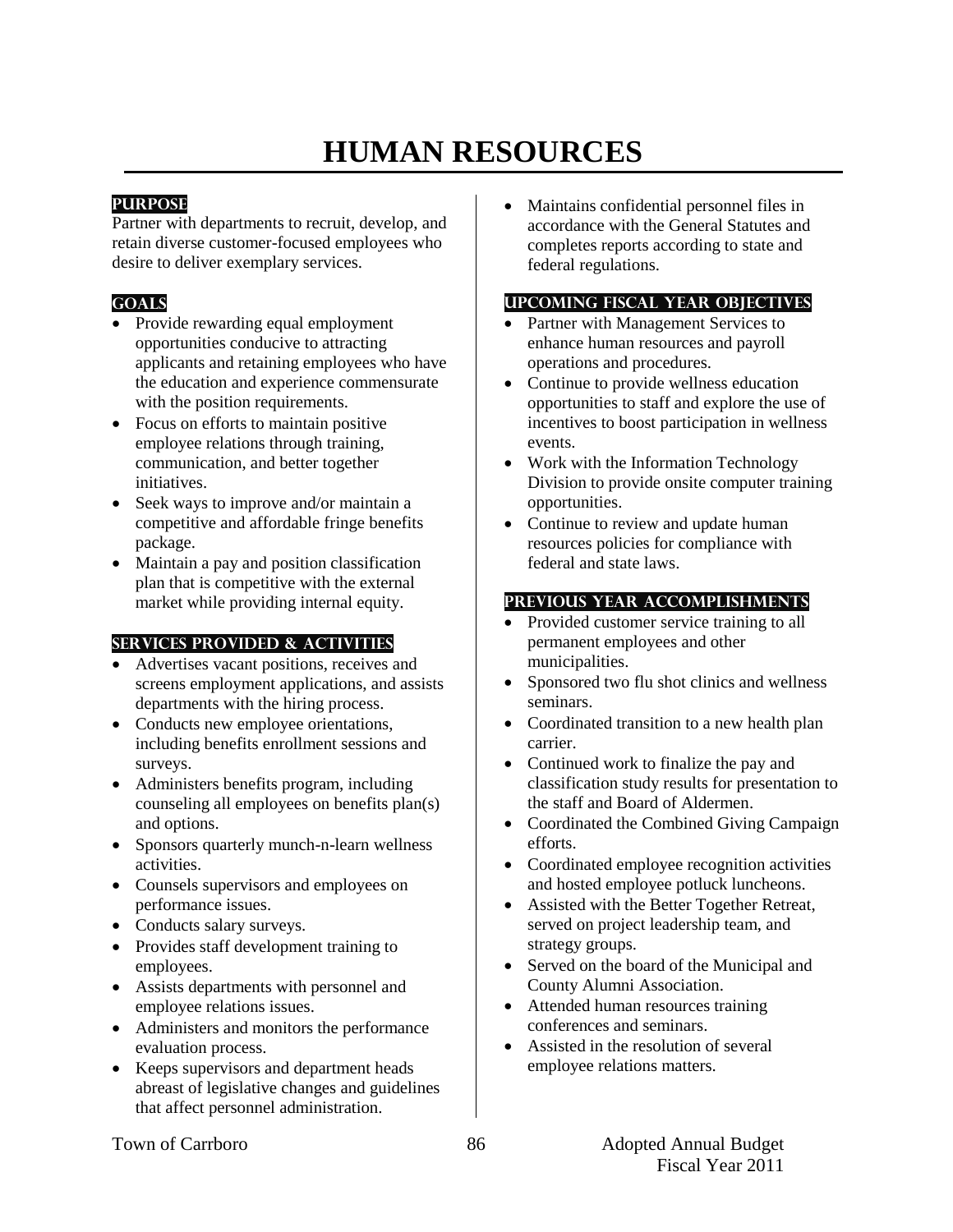| 2007-08       | 2008-09       | 2009-10        | 2010-11        | % CHANGE     |
|---------------|---------------|----------------|----------------|--------------|
| <b>ACTUAL</b> | <b>ACTUAL</b> | <b>ADOPTED</b> | <b>ADOPTED</b> | 2010/11 FROM |
|               |               | <b>BUDGET</b>  | <b>BUDGET</b>  | 2009/10      |
|               |               |                |                |              |
|               |               |                |                |              |
|               |               |                |                |              |
| 264,128       | 273,821       | 296,367        | 311,207        | 5%           |
| 55,625        | 72,621        | 63,170         | 63,170         | 0%           |
| 0             |               | 0              |                | 0%           |
|               |               |                |                |              |
| 319,753       | 346,442       | 359,537        | 374,377        | 4%           |
|               |               |                |                |              |

| <b>AUTHORIZED PERMANENT FULL-TIME</b> | <b>FY2007-08</b> | <b>FY2008-09</b> | <b>FY2009-10</b> | <b>FY2010-11</b> |
|---------------------------------------|------------------|------------------|------------------|------------------|
| <b>EQUIVALENTS</b>                    |                  |                  |                  |                  |
| <b>FULL-TIME POSITIONS</b>            |                  |                  |                  |                  |
| <b>PART-TIME POSITIONS</b>            |                  |                  |                  |                  |
| <b>TOTAL</b>                          |                  |                  |                  |                  |

#### **changes in budget from prior year adopted budget**

The increase in the Human Resources budget is due to increased costs for health insurance and retirement contributions.

|                                         | <b>FY2007-08</b> | FY2008-09     | FY2009-10        | FY2010-11        |
|-----------------------------------------|------------------|---------------|------------------|------------------|
| <b>PERFORMANCE MEASURES</b>             | <b>ACTUAL</b>    | <b>ACTUAL</b> | <b>ESTIMATED</b> | <b>PROJECTED</b> |
| <b>Employee Turnover Rate</b>           | 10.6%            | 7.8%          | 6%               | 6.5%             |
| Probationary Completion Rate            | 98.7%            | 91.7%         | 100%             | 100%             |
| Average # of applications received per  |                  |               |                  |                  |
| recruitment cycle                       | 40               | 58            | 70               | 64               |
| Average # of days from position post to |                  |               |                  |                  |
| date of hire                            | 83               | 92            | 78               | 50               |
| $#$ Training $&$ other informational    |                  |               |                  |                  |
| sessions                                | 14               | 19            | 28               | 21               |
| % of Commercial Drivers Passing         |                  |               |                  |                  |
| Random Alcohol and Drug Testing         | 93%              | 100\%         | 100%             | 100\%            |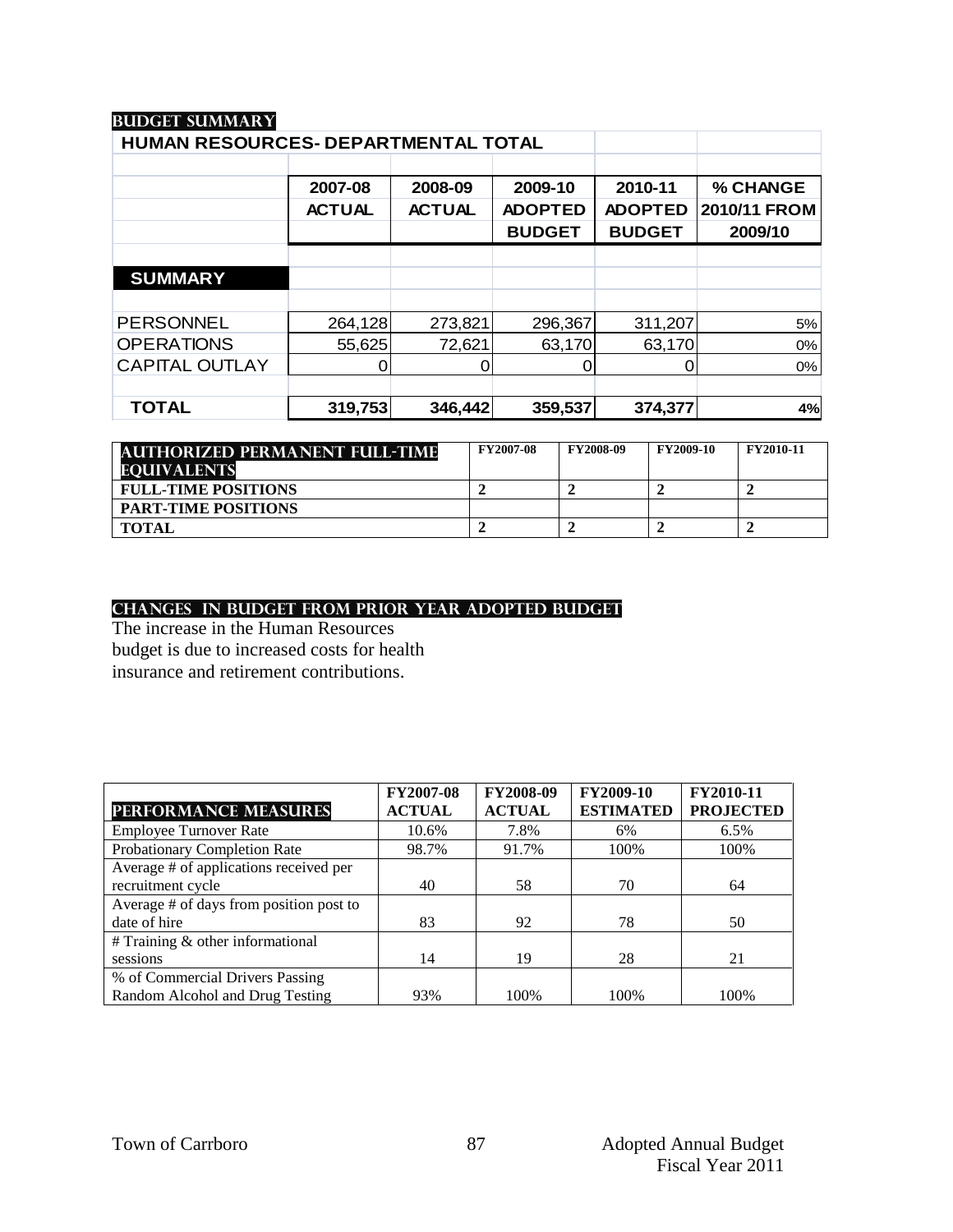# **INFORMATION TECHNOLOGY**

## **PURPOSE:**

Information Technology provides the highest quality technology-based services in the most cost-effective manner to increase the efficiency and effectiveness of Town services. This is accomplished in a spirit of customer service, partnership, and consultation with our stakeholders, which fosters a customer-focused environment that integrates people, processes, and technology.

## **Goals**

- To provide the technology to enhance the delivery of Town services and to increase the access to and the quality of vital government data.
- To partner with our customers to understand their business processes and needs and then identify activities that can be effectively streamlined through the application of technology in a manner that is costeffective, convenient and satisfactory.
- To align technology to business processes throughout Town government.

#### **Services provided & activities**

- Provide technology support services for computer, voice and web presence to all departments.
- Provide technology project support and management for departments.
- Manage ongoing departmental application upgrade, patching and security. Manage ongoing operating system upgrades, patching and security.
- Maintain a replacement cycle for desktops and emergency services mobile computers through ongoing replacement cycles of aging inventory.
- Facilitate the collection, storage, security and integrity of electronic data while ensuring appropriate access.
- Provide, maintain and upgrade a reliable, scalable and secure infrastructure.
- Maintain reliable historical data backups for discrete data loss incidents and catastrophic events.
- Maintain, expand and upgrade Town wide phone system.
- Provide technology purchasing expertise to all departments.

#### **Upcoming Fiscal year objectives**

- Continue to work with the NCDOT on the IT fiber optic overlay with the upgrade of the traffic light system.
- Implementation of new traffic counters.

- Assist the Fire Department in deploying technology for the new fire station.
- Deployment/Upgrade of latest domain controller infrastructure.
- Implementation of Recreation and Parks hosted payment server.
- Implementation of Police Department's SPEX latent fingerprint multi-jurisdictional comparison system.
- Various departmental application upgrades and related hardware upgrades.